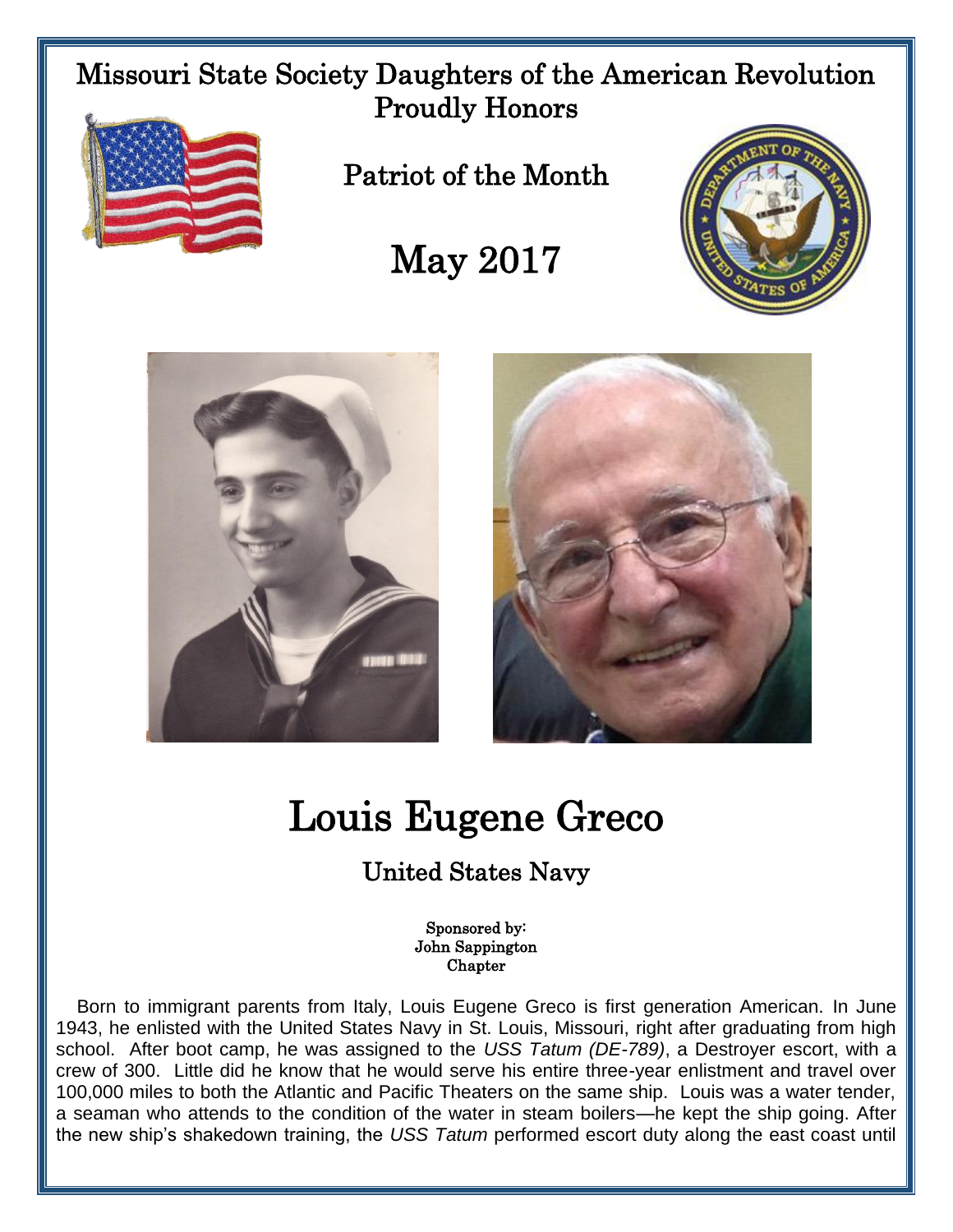25 March when she departed New York for England as the screen of a convoy. After 27 days at sea, she quickly returned via Wales and Belfast to New York City.

 His second and third transatlantic voyages took Louis to North Africa. The *Tatum* was a protective escort for several carriers headed for French Morocco. After delivering planes to [Casablanca,](https://en.wikipedia.org/wiki/Casablanca) the convoy returned to the [United States,](https://en.wikipedia.org/wiki/United_States) then turned around and again departed for [Algeria.](https://en.wikipedia.org/wiki/Algeria) The ship was continually escorting ships in the Mediterranean—to and from Tunisia, Naples, Malta, Corsica, and Sardinia. From [Naples,](https://en.wikipedia.org/wiki/Naples) she escorted a [landing craft](https://en.wikipedia.org/wiki/Landing_craft) [convoy](https://en.wikipedia.org/wiki/Convoy) for the impending [invasion of](https://en.wikipedia.org/wiki/Operation_Dragoon)  [southern France—](https://en.wikipedia.org/wiki/Operation_Dragoon)she protected the small boats as their Marines advanced to the shore. The *Tatum* returned to the States, arriving back in New York in mid-December 1944.

 Later that December, she began a conversion to a [high-speed transport.](https://en.wikipedia.org/wiki/High-speed_transport) Once cleared, the *USS Tatum* (now *APD-81)* steamed to the [Chesapeake Bay](https://en.wikipedia.org/wiki/Chesapeake_Bay) for training. Following port calls at [Panama](https://en.wikipedia.org/wiki/Panama) and [San Diego,](https://en.wikipedia.org/wiki/San_Diego) *Tatum* entered [Pearl Harbor](https://en.wikipedia.org/wiki/Pearl_Harbor) in April 1945. After more training in the [Hawaiian](https://en.wikipedia.org/wiki/Hawaiian_Islands)  [Islands,](https://en.wikipedia.org/wiki/Hawaiian_Islands) the ship proceeded, via the [Marshalls](https://en.wikipedia.org/wiki/Marshall_Islands) and [Carolines,](https://en.wikipedia.org/wiki/Caroline_Islands) for the Ryukyu Islands.

 *Tatum* arrived off Okinawa's beaches on 19 May 1945 and reported for duty with the anti-aircraft and anti-submarine pickets stationed around the island. At dusk on 29 May, the warship was attacked by four kamikazes. As the first plane swooped in across her bow, *Tatum's* guns opened up and scored hits on his wing and fuselage. About 40 feet from her, the plane's left wing and tail struck the water, jarring loose its bomb. It skipped off the surface and careened off one of *Tatum's* guns; it pierced *Tatum's* hull and two of her longitudinal [bulkheads.](https://en.wikipedia.org/wiki/Bulkhead_%28partition%29) The dud came to rest with its nose protruding eight inches into the passageway of an officer's stateroom. The plane itself skimmed over the water into the *Tatum*, dented her hull, and knocked out her fire controls and communications with the engine room.

 Meanwhile, the second and third planes were setting up for their attack. *Tatum* drove one of them off with gunfire, but the other continued on toward the ship. Under a hail of gunfire, the kamikaze banked sharply, and splashed down about 100 yards from the stern of the ship. Within seconds, his cautious comrade renewed his attack; *Tatum's* anti-aircraft fire followed him as he prepared to come in again. His third and final attack carried him across the ship and into the water.

 The fourth plane apparently had been waiting for a favorable route of attack. He circled, banked, and dove at *Tatum*, but *Tatum's* barrage ripped off his left wing, and he plummeted to the water about 30 feet from her port bow. The underwater explosion rocked *Tatum* severely. Despite considerable damage, her crew had her up and running within 15 minutes. According to Louis, she headed to Okinawa for repairs but was kicked out of port; she was too dangerous to be near other ships. Back at sea, the dud was disarmed and dropped overboard. *Tatum* now needed to get to Leyte for permanent repairs.

 On her way to Leyte, the *Tatum* signalman alerted Louis that his brother's ship was sighted in the area. Louis and Dominic met at sea and were able to spend the day together. The *Tatum* hosted the 30-crew members of Dominic's *USS Landing Craft Infantry(R)-224* for a movie on deck, and invited Dominic, an officer, to spend the night in their Officer's Quarters. "No way," Louis said. "He's my brother and he sleeps where I sleep!" A memorable reunion for both brothers!

 After V-J Day, the *Tatum* spent eight more months in the Far East, assisting post war occupation and reconstruction. She assisted in the evacuation of Allied [Prisoners of War](https://en.wikipedia.org/wiki/Prisoners_of_war) and then shifted to [Nagasaki](https://en.wikipedia.org/wiki/Nagasaki,_Nagasaki) where she supplied boats for the evacuation pool. Louis recalls riding down the streets of Nagasaki and the Japanese people turning their backs to them—the area was completely devastated. *Tatum* continued to shuttle passengers between Chinese ports until April 1946, until she returned stateside, arriving on the east coast in the summer of 1946.